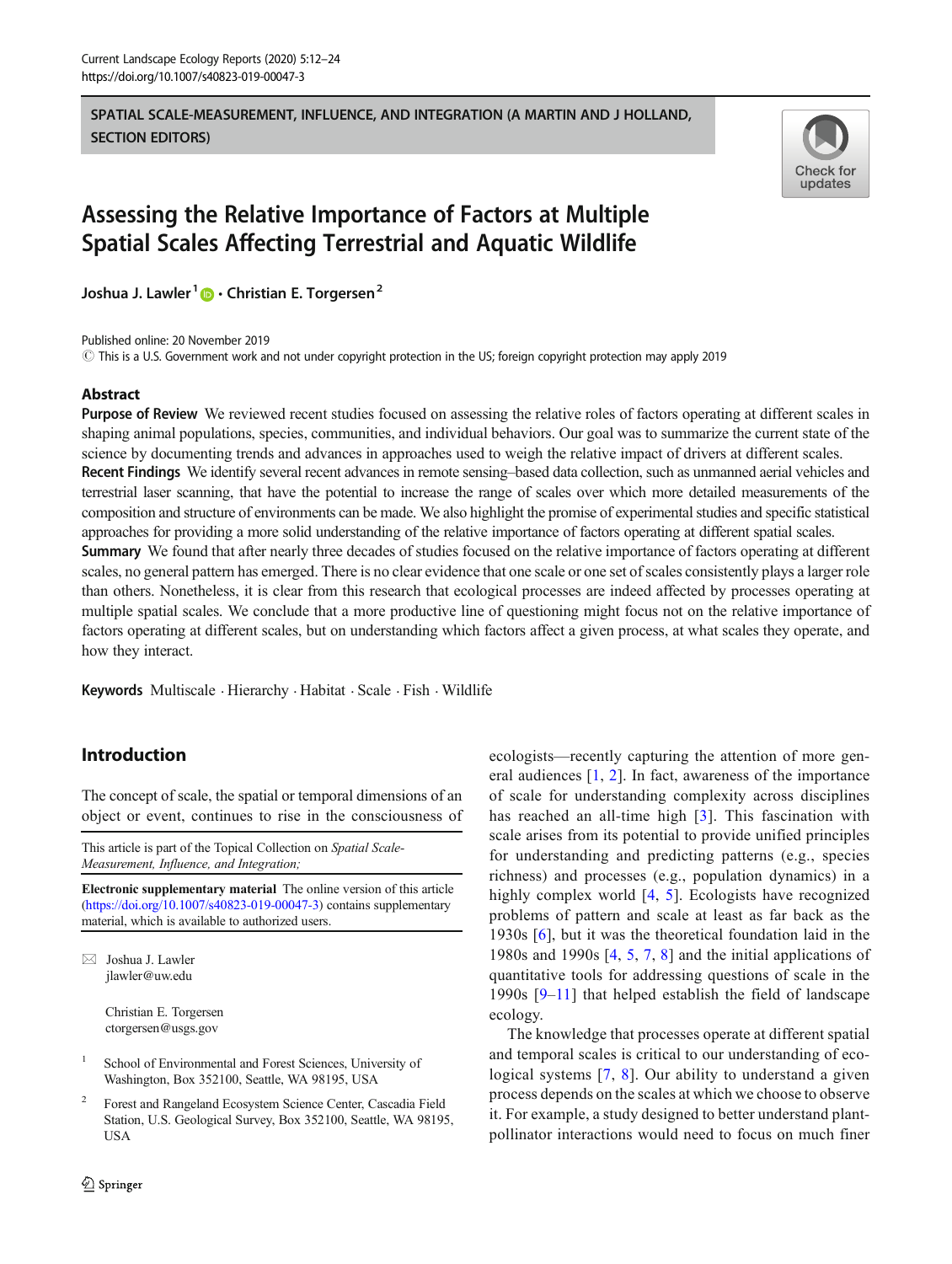scales than a study focused on ungulate migrations. Fortunately, we do have a basic understanding that processes tend to link temporal and spatial scales—with slower processes occurring over larger extents and faster processes operating at smaller extents. However, we also know that the processes operating at a given scale do not do so in isolation but are affected by patterns and processes operating at both finer and broader spatial and temporal scales—reflecting the hierarchical nature of ecological systems [\[5](#page-9-0), [12](#page-9-0)–[14\]](#page-9-0) (Fig. 1). Each level of biological organization from the organism to the ecosystem is associated with a domain of processes that operate over a range of scales in space and time which includes everything that is below it in the hierarchy. Constraints imposed by processes operating at finer spatial scales can be seen as initiating conditions, which limit the potential of processes at broader scales (higher levels in the hierarchy) [\[15\]](#page-9-0). Similarly, lower levels in a hierarchy can be constrained by higher level processes generating environmental limits [\[16](#page-9-0)].

Armed with this understanding of the importance of scale and the knowledge that processes and patterns at a given scale are affected by those at broader and finer scales, ecologists began to ask about the relative importance of the factors operating at different scales. Are the processes and patterns in question—e.g., habitat selection, population dynamics, community composition—driven more strongly by higher level processes operating at broader scales or by lower level constraints from finer scales?

Developments over the last decade have made it more possible than ever before to explore ecological questions from a multiscale perspective. Ecologists have developed a number of theoretical and quantitative approaches to assess the relative importance of factors at multiple spatial scales affecting animal populations, species, communities, and individuals. Recent reviews and syntheses that compare and classify different multiscale approaches in wildlife ecology have been particularly helpful for (1) establishing a foundation for understanding habitat selection and (2) highlighting recent

quantitative advances [[17](#page-9-0), [18\]](#page-9-0). However, the majority of reviews have focused on studies of habitat selection or habitat modeling. Furthermore, there have not been any recent reviews since Mayor et al. [\[19](#page-9-0)] that span both terrestrial and aquatic systems.

Here, we review recent efforts to understand the relative influence on wildlife of factors operating at different scales. We do so across both terrestrial and aquatic studies with the hope that reviewing work in both realms in one place might facilitate what is often an elusive cross-pollination of ideas and approaches. We start with a brief overview of the way in which these studies have defined scales. We then discuss the ways researchers have been measuring the drivers of ecological processes at these different scales and where recent advances have been made. Next, we review trends and advances in approaches that have been used to compare the relative influence of factors at different scales. Finally, we explore how future progress in this area could be made by reformulating our questions and implementing what could potentially be considered best practices in study design and data analysis.

What follows is not a quantitative, systematic review. Conducting a comprehensive search for all studies that have compared the relative effects of factors at different scales and interpreting differences across response types, scale definitions, and approaches made such a comparison difficult, if not impossible. Nonetheless, to answer the specific question of whether factors at larger or smaller scales tend to have larger effects on animal responses, we conducted a targeted search and quantified the results of those studies.

# Defining Scales of Inquiry

Fig. 1 Hierarchical levels of biological organization in relation to spatial and temporal scales of ecological processes. Scales of ecological processes increase from the level of an individual organism to an entire ecosystem, but the domains of processes for a given level of biological organization operate over a range of scales in space and time that includes everything that is below it in the hierarchy [adapted from [107](#page-12-0)–[109\]](#page-12-0)

To help build a meaningful understanding of the relative importance of drivers of ecological patterns and processes at different scales, studies need to use adequately defined,

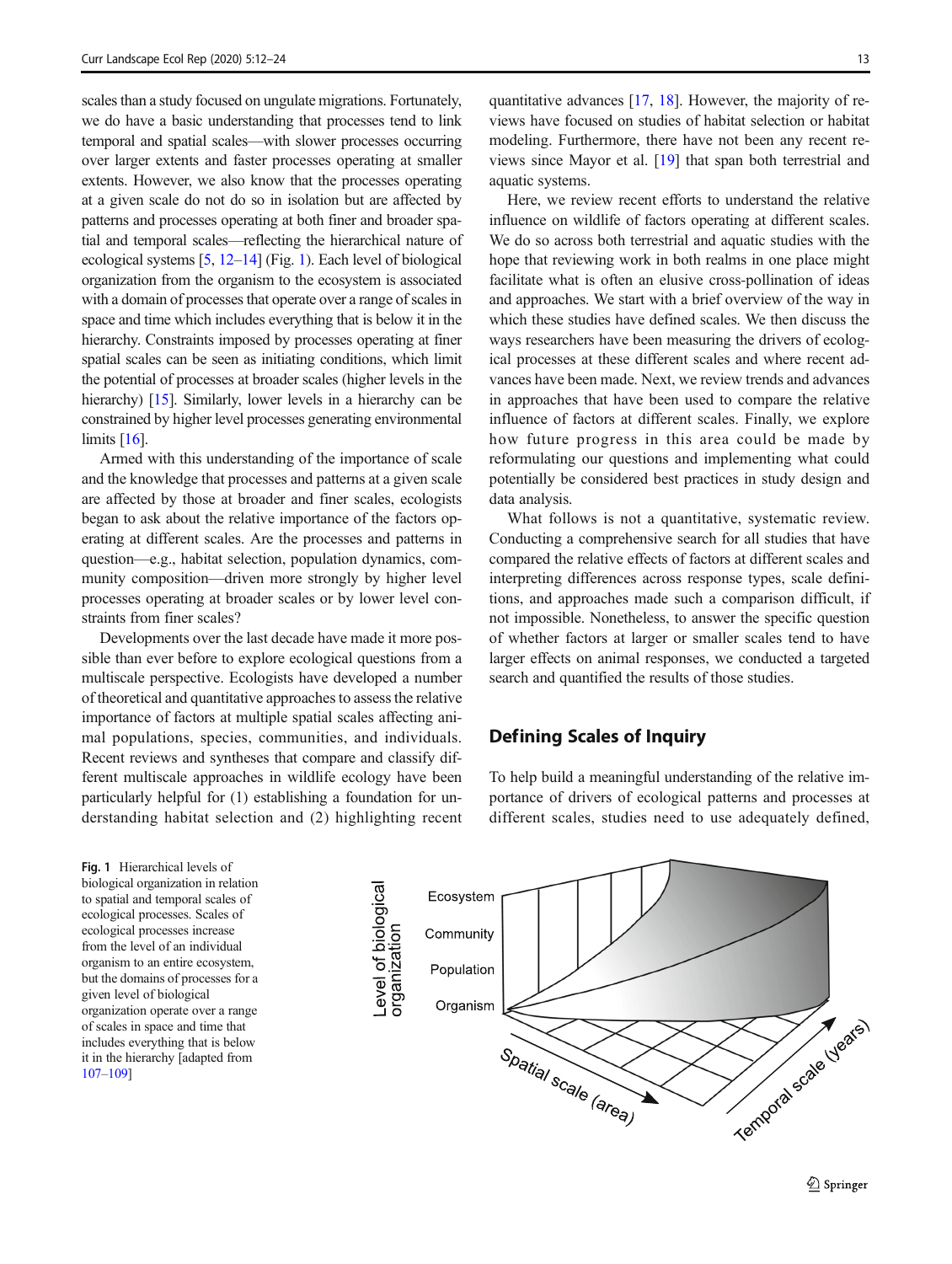ecologically meaningful scales. The selection of ecologically meaningful scales is perhaps the most critical aspect of designing a study to explore the relative impacts of factors at different scales. For example, if one selects the appropriate scale at which to explore fine scale drivers and an inappropriate scale at which to explore broad scale drivers, one might conclude that finer scale drivers are more important whether they are or are not. In a 2009 review, Wheatley and Johnson [\[20](#page-9-0)] found that the selection of scalers in many of the studies that explore the role of drivers of ecological process across scales is often arbitrary with little to no declared relationship to biology or ecological process. This is generally true of the studies that have been conducted between 2009 and 2019 as well. Nonetheless, a number of studies either explicitly or implicitly acknowledge a lack of understanding of the appropriate scale at which to measure one or more variables [[21](#page-9-0)•, [22](#page-9-0)]. One study that explicitly explored the linkage between process and scale is Chiavacci et al. [\[23](#page-9-0)•] who explored nest predation and found different landscape correlates of predation rates at different scales for different species.

Whereas all studies are faced with the challenge of selecting ecologically meaningful scales, terrestrial studies appear to struggle with this more than do aquatic studies. The majority of comparative multiscale studies we encountered used scale labels of plot, local, landscape, and regional. Many of these studies do provide an ecological justification for the dimensions of the scales, but plot, local, landscape, and regional are all human constructs and could be of any size. For example, Mitchell et al.  $[24]$  $[24]$  used a 1-m<sup>2</sup> local scale to explore environmental drivers of soil microarthropod communities, whereas Martin and Fahrig [[21](#page-9-0)•], studying habitat relationships for three mid-sized mammals, used a local scale of 70,650 m<sup>2</sup>. Other terrestrial studies define scales based on an ecological unit, such as a stand, a piece of dead wood, or a plant cluster [\[25](#page-9-0)–[27\]](#page-9-0). Studies focused on movement or space often use temporal extent to define scales of observation. For example, Northrup et al. [[28\]](#page-10-0) defined spatiotemporal scales based on activity patterns over 5-, 10-, 25-, and 170-h time periods. In almost all cases, the scales used in terrestrial studies define a spatial extent, although, particularly in the case of the ecologically defined scales, they may not be the same across all observations. By contrast, relatively few studies focus on different grains [\[29,](#page-10-0) [30\]](#page-10-0).

In aquatic ecology, the hierarchical structure of hydrologic drainage basins provides a template for conceptualizing the physical processes that drive riverine ecosystems at multiple scales in space and time [\[31\]](#page-10-0). The nomenclature for the hierarchical organization of riverine habitat is relatively standardized because the physical environment of streams imposes a structure that is visually apparent. For example, basins (i.e., watersheds) contain sub-basins with tributaries that flow into larger streams and accumulate in size downstream. The stream network draining a hydrologic basin is divided into sections (i.e., portions of stream between tributary junctions) that are composed of reaches, which contain channel units (i.e., pools and riffles). A channel unit can be further subdivided into subunits and microhabitats. This schema forms the basis on which factors influencing biological and physical responses in streams can be quantified at multiple spatial scales [[32\]](#page-10-0). The influence of the surrounding landscape on a given point in a stream network, thus, can be measured at any of the aforementioned levels (e.g., channel unit, reach, section, sub-basin, basin) and at various distances extending laterally from the stream in riparian buffers of various widths. It is important to note that the various levels in the hierarchy of stream habitat represent relative differences in spatial scale and technically require quantification to be interpretable [\[33\]](#page-10-0). For example, a pool in a small headwater stream that is 1 m in width is likely to be less than 10 m long, but a pool in a river 10 m in width will be tens of meters long.

## Measuring Drivers

Although some studies explore the same drivers across multiple scales, many explore different sets of potential drivers at different spatial scales. We define "drivers" as the factors that influence a given ecological response, i.e., population density, occurrence, or habitat selection. In terrestrial ecology, typical drivers that are measured at multiple scales include elevation, aspect, slope, vegetation type, and land use (i.e., forest, agriculture, urban). In freshwater environments, drivers are usually quantified both on land and in the water. Land-based drivers are similar to those in terrestrial ecology (see above). Aquatic drivers, however, include water quality metrics (temperature, pH, turbidity), underwater habitat type (pool, riffle), water depth, and substratum type (sand, gravel, boulder). In general, studies often rely on field data to describe patterns at finer grains and smaller extents. Conversely, at broader scales, these same studies tend to rely on remotely sensed data to describe patterns and represent potential processes. Although this generalization tends to apply to both terrestrial and aquatic systems, there are, nonetheless, informative differences in the types of drivers measured in the two realms.

#### **Terrestrial**

At finer spatial scales, multiscale terrestrial studies tend to focus on the elements that structure an animal's immediate environment including plant species composition and structure—factors affecting food availability, microclimatic conditions, and predation risk—microclimates, and more rarely interspecific interactions e.g., [[34,](#page-10-0) [35](#page-10-0)]. At broader spatial scales, these studies often focus on the impacts of landscape composition—the elements that make up a landscape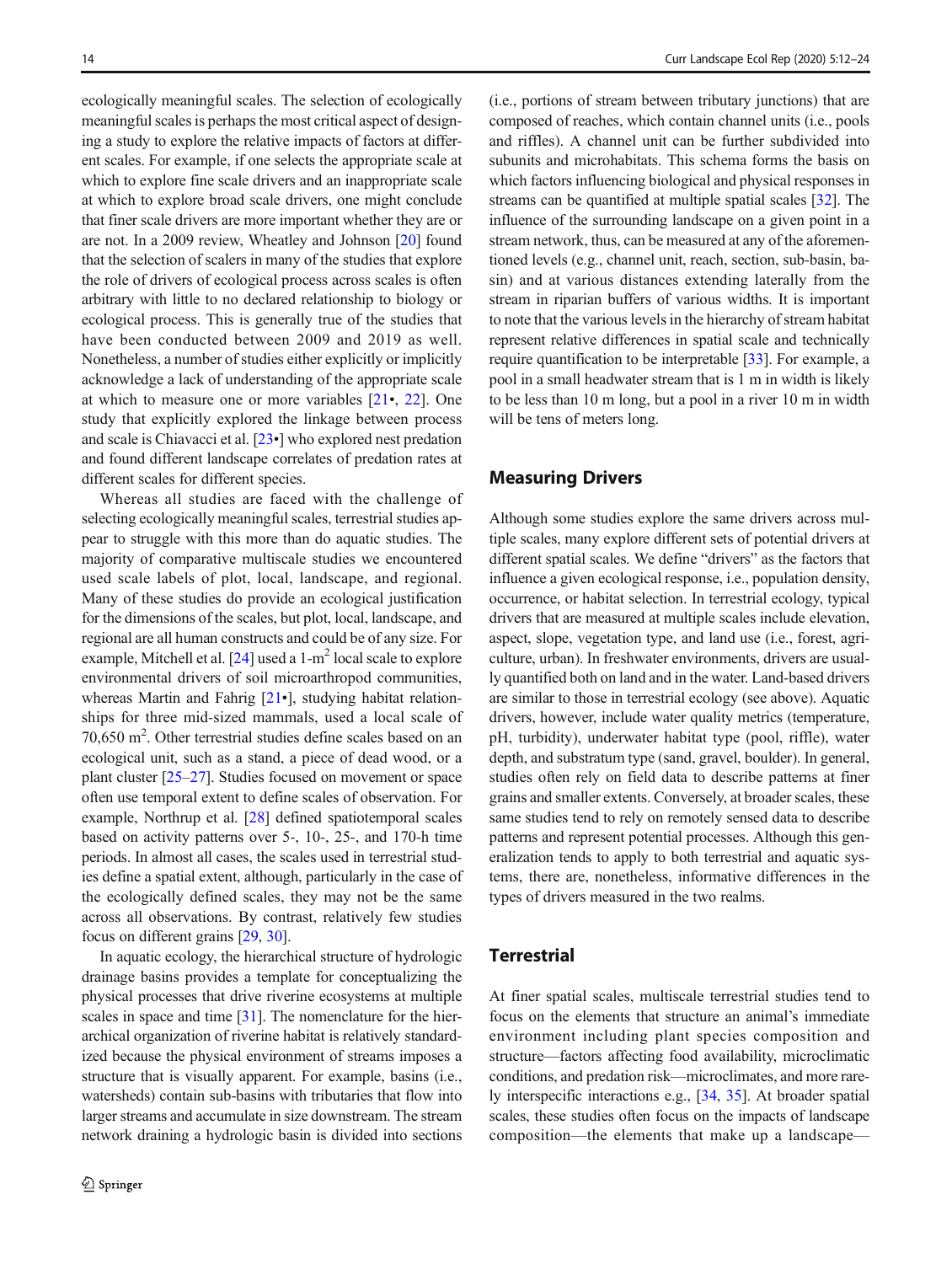climatic factors, and anthropogenic changes—e.g., land-use, road density e.g., [\[36,](#page-10-0) [37](#page-10-0)]. That is not to say that some aspects of landscape configuration—the way that elements that make up the landscape are arranged—are not measured at broader spatial scales. Fragmentation, distance to roads, patch sizes, and edge densities are often explored at broader scales e.g., [\[38,](#page-10-0) [39](#page-10-0)•]. The factors at these broader scales often influence larger scale movements and resource use on seasonal or annual time scales, and also influence finer scale processes like predation and local climatic conditions.

Advances in remote sensing are providing better estimates of environmental patterns at broader scales as well as making it easier to measure finer scale aspects of environmental structure across larger extents. For example, lidar (light detection and ranging) can be used to measure structural aspects of vegetation remotely over larger extents, in ways that would traditionally require extensive and intensive ground-based sampling [\[40](#page-10-0)]. More recent developments have allowed re-searchers to start to assess composition with lidar [[41](#page-10-0)]. There have also been advances in mapping various aspects of the environment including land cover [\[42](#page-10-0)], vegetation structure [[43\]](#page-10-0), and biomass [[44](#page-10-0)] using combinations of lidar and passive remote sensing products. Recent advances in the application of lidar itself also provide the opportunities for increasing our understanding of multiscale drivers. Groundbased lidar—or terrestrial laser scanning (TLS)—can potentially be used to more quickly and easily define vegetation structure [\[45,](#page-10-0) [46](#page-10-0)] and the use of laser return intensity (LRI) information from lidar could help resolve vegetation structure over larger extents [[47\]](#page-10-0).

Unmanned aerial vehicles (UAVs) have the potential to increase our ability to explore the drivers of ecological processes at multiple scales [\[48](#page-10-0)]. UAVs can be used to, among other things, survey animal populations [[49](#page-10-0)], measure vegetation structure [\[43](#page-10-0), [50](#page-10-0)], and map topography [[51](#page-10-0)]. As with advances in remote sensing products, UAVs can facilitate detailed measurements of the terrestrial environment at broader extents than is possible with ground-based sampling allowing researchers to more easily explore patterns at multiple spatial scales.

# Aquatic

In freshwater environments, drivers of ecological response are measured both on land and in the water itself. On-land measurements of drivers in aquatic ecology are generally made in a similar manner as in terrestrial ecology (i.e., through direct sampling or remote sensing), except that the spatial boundaries encompassing the area of influence for a given driver are demarcated by the watershed. This is an important distinction because aquatic response at a given point in a hydrologic drainage network is influenced by the cumulative effects of

upstream factors on land and in the water. Measuring drivers below the water surface presents a whole new set of challenges for visual observation, sampling, and aerial assessment. Lakes, streams, and ponds are essentially opaque to the terrestrial observer because the physical properties of the water obstruct, limit, or at best, distort one's view of the underwater environment. Turbidity, surface roughness, and water depth all add layers of uncertainty and logistical complexity to the process of quantifying influences of environmental factors at multiple spatial scales. This difficulty in sampling systems that are essentially invisible to the human eye is widely recognized in marine ecology and limnology [\[9](#page-9-0)] and particularly in soil sciences [\[52\]](#page-10-0). Compared with the open ocean and subterranean environments, however, rivers, streams, and lakes have an advantage in that they are relatively accessible. Nevertheless, riverine ecologists interested in multiscale analysis of aquatic habitat must adapt their methods to the constraints imposed by the unique aspects of a flowing aqueous environment [\[53](#page-10-0)]. Underwater techniques for habitat assessment such as snorkeling, scuba, and remote cameras are effective only where turbidity is low and turbulence is limited [[54\]](#page-10-0). Aquatic ecologists have attempted to resolve this problem by using increasingly sophisticated remote sensing methods to map rivers and streams in a manner that characterizes the "riverscape" [\[55\]](#page-10-0). Remote sensing and in situ approaches for quantifying riverine habitat at multiple spatial scales have developed rapidly in the last decade, and it is now feasible to map water temperature [[56,](#page-10-0) [57](#page-10-0)], water depth and velocity [\[58\]](#page-10-0), substratum type (e.g., gravel, cobble, boulder) [\[55](#page-10-0)], and stream geomorphology [\[59\]](#page-10-0) at a very fine spatial resolution over tens of kilometers.

Recent advances in remote sensing of freshwaters are making it possible to explore drivers of ecological patterns at multiple spatial scales. However, these data are limited compared with publicly available satellite and aerial imagery used by terrestrial ecologists and collecting data with fixed-wing aircraft or helicopters is often cost prohibitive. Unmanned aerial vehicles have potential for application in some freshwater systems [[60](#page-10-0)], but the extensive linear nature of rivers and streams constrain the line-of-sight distance required by federal aviation regulations. Furthermore, the sensor technology for drones may not have the precision required for aquatic applications [\[61](#page-10-0)].

Where it is not feasible or cost-effective to use remotesensing approaches to quantify spatial patterns, field data can be collected intensively and extensively to quantify drivers at multiple scales. In contrast to terrestrial environments, the linear structure of rivers and streams makes this approach more tractable because the spatial extent of interest is only along the linear "riverscape" as opposed to across an entire two-dimensional landscape [[62\]](#page-10-0). For example, Brenkman et al. [\[63\]](#page-10-0) mapped aquatic habitat for fish at a very high-resolution (i.e., every pool and riffle) over 65 km, and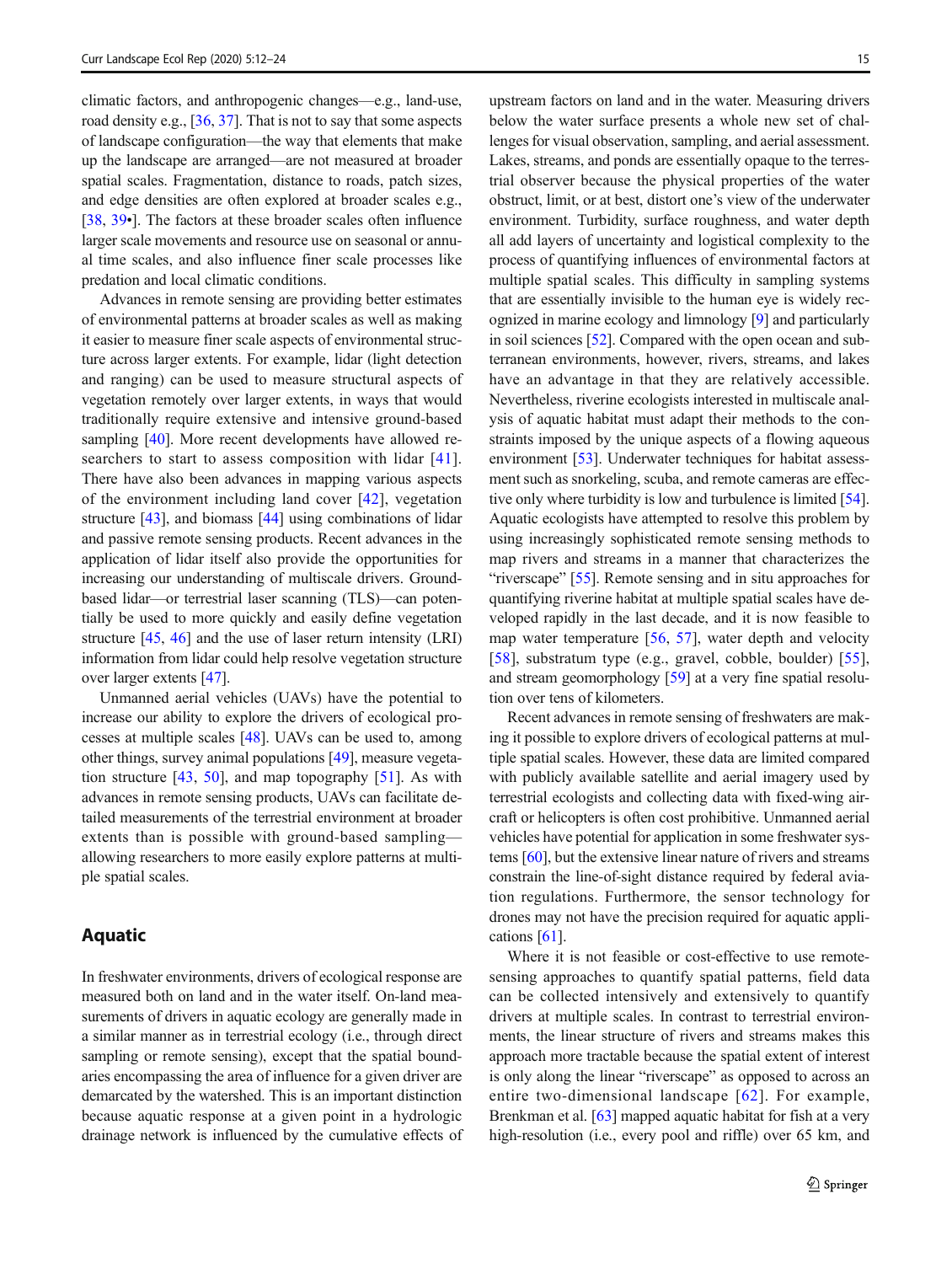McGuire et al. [[64\]](#page-10-0) analyzed multiscale patterns of streamwater chemistry samples collected every 100 m throughout an entire headwater stream network (32 tributaries). Developments in low-cost stream temperature sensor networks and spatial modeling have also increased the spatial extent and resolution of data available to freshwater scientists and practitioners, facilitating the investigation of temperature effects over tens to hundreds of kilometers [[65](#page-11-0)]. Fiber optic– distributed temperature sensing has been applied at a finer spatial extent of kilometers, but with a resolution of meters, to characterize hydrogeological factors and their influences on the spawning behavior of brook trout overa range of scales [\[66\]](#page-11-0).

# Study Designs and Analytical Approaches

Although many ecological processes have been explored across a range of spatial scales, a true understanding of the relative impact of factors at different scales can only be obtained from a multiscale study explicitly designed to compare drivers at different scales. Choices in the design process include whether the ecological process of interest (the response) is measured at a single or at multiple scales, whether the drivers (explanatory variables) are the same or different across scales, and whether the grain of explanatory variables changes with the extent of measurement. Some approaches require the a priori definition of scales of observation whereas others are more flexible, allowing the relevant drivers to emerge at the relevant scale.

Studies have taken a variety of approaches to determining the relative contribution of factors at different scales to eco-logical processes. Wheatley and Johnson [\[20\]](#page-9-0) created a typology of multiscale habitat studies that captures the range of the study designs used to date. Here, we adapt that typology to (1) better reflect both the types of studies that have explicitly explored the relative influence of different factors at different spatial scales, (2) provide more detail about specific study designs, and (3) be more inclusive of aquatic studies. The important distinction to make between the typology outlined by Wheatley and Johnson [[20](#page-9-0)] and the simple classification provided here is that Wheatley and Johnson were particularly interested in calling out differences between studies focused on the effects of changing the spatial scale of observation (e.g., how processes scale) and the multitude of other multiscale studies.

# Varying the Scale of Explanatory Variables but Not the Response

The most commonly applied design across studies aimed at determining the relative influence of factors operating at

different scales is one in which a response at one scale is analyzed in relation to drivers at multiple scales. The pattern or process of interest (e.g., bird nest locations, amphibian community composition, fish abundances) is measured at a single spatial extent. The potential predictors or drivers are then measured at multiple spatial extents. Simple model comparison (e.g., comparing the fit of models built at different scales and/or with multiscale predictors) is a common approach of analysis for studies of this type [\[25](#page-9-0)]. For example, Duan et al. [[67](#page-11-0)] modeled insect community composition in  $400\text{-m}^2$  plots in response to explanatory factors measured at a plot scale  $(400 \text{ m}^2)$ , a "landscape scale"  $(1 \text{ ha})$ , and a regional scale. Wendt and Johnson [[37\]](#page-10-0) measured occupancy at the scale of a nest box and modeled it as a function of box attributes, local  $(17,660 \text{ m}^2)$ , and home range  $(3.14 \text{ km}^2)$  scale patterns.

Measuring a pattern or process at a single spatial scale and the potential drivers at multiple scales generally makes intuitive sense. For example, it would be reasonable to explore the potential effects of climate over larger spatial extents but to study species interactions, food resources, or nesting substrates over smaller extents. In fact, a hierarchical structuring of habitat selection and resource use in which decisions at finer scales are determined by decisions made first at broader scales has long been proposed [\[68](#page-11-0)–[70](#page-11-0)]. For example, as it applies to avian habitat, at broader scales, processes and patterns that affect activities occurring across a home range might drive habitat selection—e.g., access to water and availability of vegetation types suitable for nesting or foraging. At a finer scale, however, the structure of vegetation might be important for concealing movements or placing a nest.

However, there are also reasons for assessing the potential impact of the same drivers across multiple spatial extents. For instance, when little is known about the scales at which particular processes operate, it may be difficult to assign specific processes to particular spatial extents. Studies that explore the same explanatory variables across a range of spatial extents tend to do so at larger spatial scales e.g., [\[21](#page-9-0)•, [35,](#page-10-0) [71](#page-11-0)]. This may be because data used at larger extents is often remotely sensed and, thus, is readily available for analysis at multiple spatial extents, whereas finer sale patterns—e.g., in vegetation structure—must be laboriously sampled to produce multiple sampling extents. Alternatively, it may be that researchers have a better understanding—or at least believe they have a better understanding—of the extents over which finer scale processes operate than they do of the extents at which broader scale processes operate.

A number of different analytical techniques have been used to compare the relative impact of factors at different spatial scales on patterns or processes occurring at a single spatial scale. Each of these approaches, in its own way, addresses the critical challenge of cross-scale correlations in explanatory factors and in so doing isolates the variation in the pattern or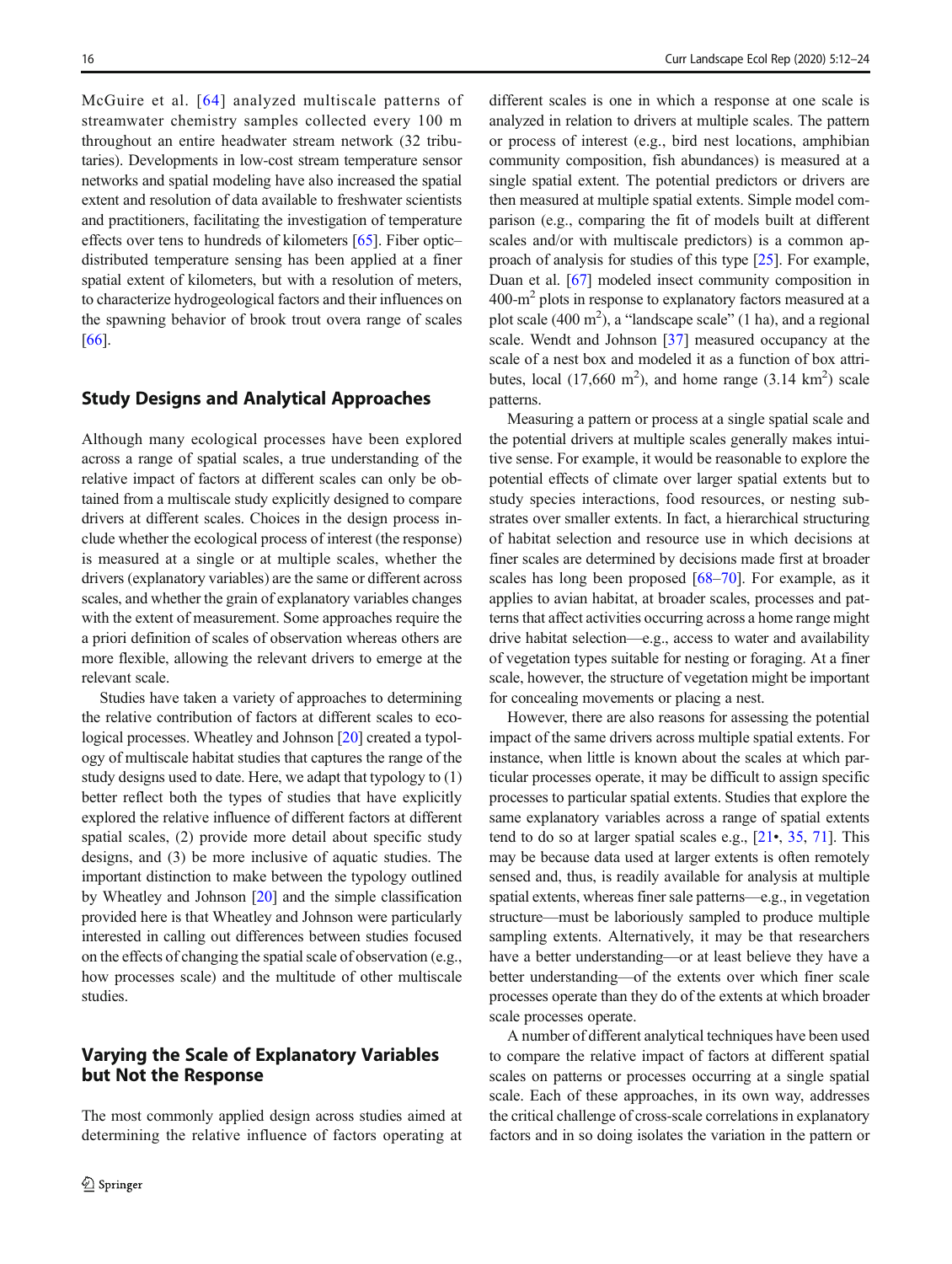process of interest associated with each spatial scale. Multicollinearity can be a problem in any observational study but is particularly prevalent in multiscale studies given the hierarchal structure of ecological systems. That is, drivers at finer spatial scales influence factors at broader scales and factors, at broader scales constrain factors at finer scales. Battin and Lawler [\[72](#page-11-0)] provided some examples of approaches that could be used to tease apart contributions of factors operating at different spatial scales. They focused on simulation modeling, variance partitioning, and hierarchical models. Since then, significant progress has been made in these areas as well as with other approaches. Below, we provide a brief review of the approaches that have been used to date.

#### Variance Decomposition

One of the most widely used approaches to exploring the relative contribution of factors at different spatial scales involves decomposing or partitioning the variance explained by the multiple factors into different elements based on the spatial scale at which they were measured. Whittaker [[73\]](#page-11-0) introduced this statistical approach as a means of isolating the components of variation in a multivariate data set that could be solely attributed to individual explanatory factors and those that could not be attributed to individual factors but were, instead, shared components of variation. Borcard et al. [\[74](#page-11-0)] extended the approach to spatial analyses and Cushman and McGarigal [[75](#page-11-0)] first used the approach to explore multiscale relationships between bird community composition and environmental drivers at multiple spatial scales. They partitioned the variance in bird community composition into components that could be explained solely by factors at the plot level, the patch level, and the landscape level—i.e., "pure" components—as well as components that were shared by each pair of levels and all three levels, respectively. Later studies applied the approach to individual species to explain the relative contribution of drivers of abundance or presence at different spatial extents [\[76](#page-11-0)].

The strength of variance decomposition lies in the ability to isolate the components of variation explained by factors at different scales. However, doing so does not always reveal a clear hierarchy of influence. An isolated pure component of variation can be solely attributed to the factor, or set of factors, in question. However, the components of variation that are shared across scales, which are the product of correlations and/or interactions, cannot be solely attributed to a single scale. When the pure components of variation from each of the scales are large relative to the shared components of variation, it may be possible to rank the relative contributions of the factors at the different scales. Conversely, when the shared components of variation are large compared with to pure

contributions of the scales, any clear ordering of the influences of the scales are likely to be obscured [[76](#page-11-0)].

A number of recent studies have used variance partitioning to explore the relative importance of factors at different spatial scales. These studies have focused on owl nesting habitat [[37\]](#page-10-0), Lepidoptera assemblages [\[22\]](#page-9-0), soil fauna composition [[77\]](#page-11-0), stream fish assemblages [\[78](#page-11-0)], riverine macroinvertebrate community composition in response to damming [\[79\]](#page-11-0), drivers of lake phytoplankton species richness [[80\]](#page-11-0), and many other relationships. Although many studies using variance partitioning are able to draw clear conclusions about the relative influences of factors at different scales, some are more challenged by cross-scale correlations [[22,](#page-9-0) [80](#page-11-0), [81\]](#page-11-0). Interpreting the cause of the shared variance in these studies is critical [\[80](#page-11-0)].

## Hierarchical Models

Graham [[82\]](#page-11-0) described an approach to using sequential or residual regression to address multicollinearity. Although there are several ways to apply the approach to the analysis of multiscale associations, each of these involves an implicit assumption about the hierarchical structure of the relationship. In the simplest application, a model is used to explore the relationship between the response variable and a set of explanatory variables that are all measured at the same scale. The residuals from this analysis are used as the response variable in a model with the explanatory variables from a different spatial scale. Again, this assumes a hierarchical structuring of the system in question with relationships at a given scale (often the broadest scale) constraining the relationships at finer scales. Battin and Lawler [\[72](#page-11-0)] demonstrated such an approach using classification trees, and McMahon and Diez [\[83](#page-11-0)] provide a thorough description of hierarchical linear models and two examples—using plants in this case.

Here, we highlight three examples of the application of hierarchically structured statistical models to multiscale questions. Ranius et al. [\[26](#page-9-0)] used hierarchical Bayesian regression to explore the relative importance of multiscaled factors in structuring distributions of saproxylic beetles. Cuffney et al. [\[84](#page-11-0)] used multilevel hierarchical models to explore the potential effects of regional scale influences on the effects of finer basin-scale drivers on aquatic invertebrates and algal communities. Finally, Fenoglio et al. [[85](#page-11-0)] used a multilevel Bayesian model to explore the potential drivers of parasitoid density at scales defined by a leaf, plant patch, and a city neighborhood.

# Structural Equation Modeling

Graham [[82\]](#page-11-0) also recommended structural equation modeling for addressing multicollinearity. Through a set of linked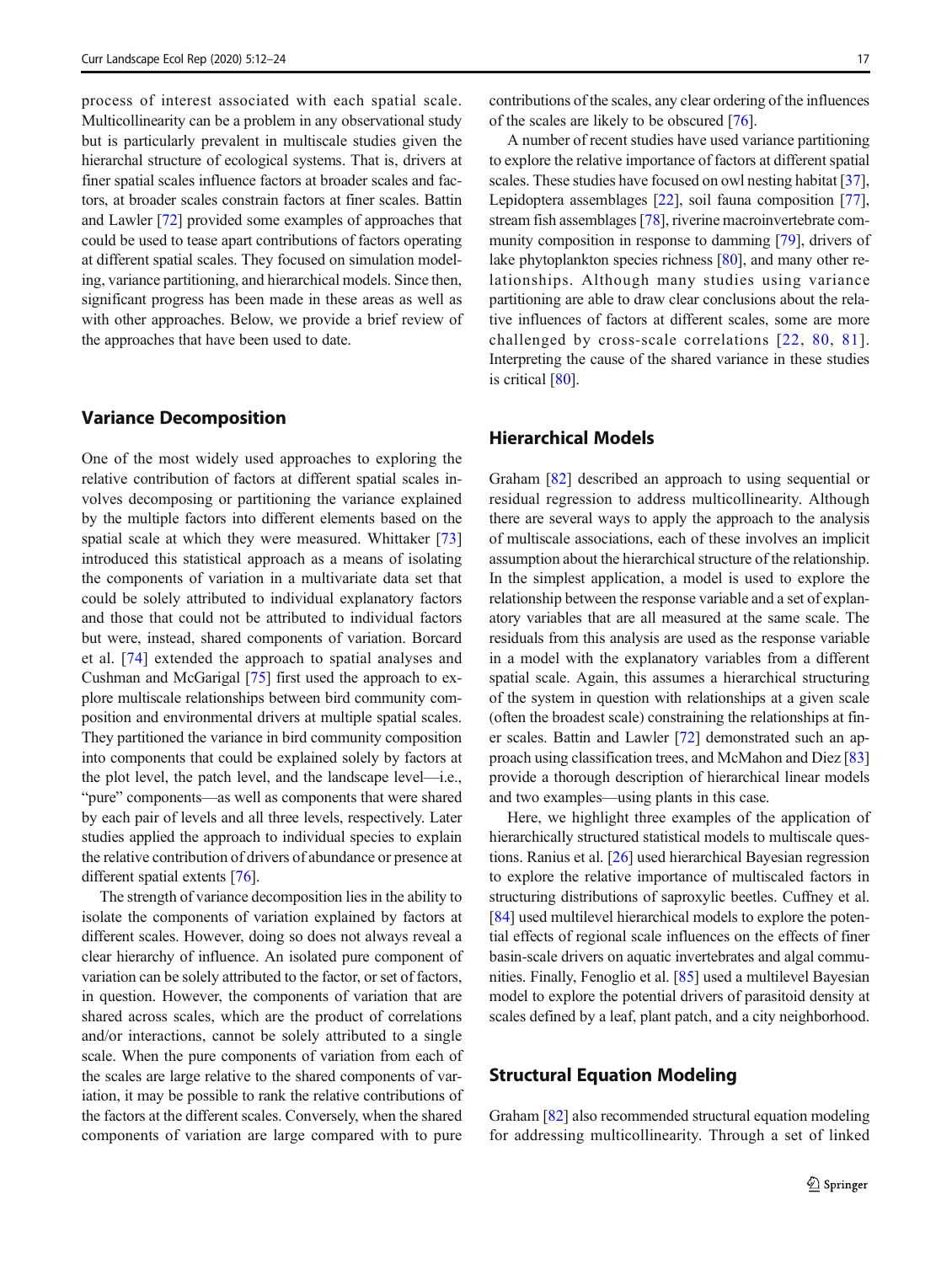models, structural equation modeling facilitates the application of specific theories to empirical data by defining the relationships between the various potential causal factors in a system [[86](#page-11-0), [87](#page-11-0)]. As applied to multiscale studies, structural equation modeling allows one to specify the potential causal relationships between the factors at different spatial scales. Stoner and Joern [[38](#page-10-0)] used structural equation modeling to explore the relative impacts of fragmentation and patch size at a broader scale both directly and indirectly through impacts on the plant and predator communities, on insect communities. Villeneuve et al. [[88](#page-11-0)] used path analysis to explore the direct and indirect impacts of watershed-, reach-, and sitescale factors on macroinvertebrate communities across France. Morante-Filho et al. [[39](#page-10-0)•] used a similar approach to look at the direct and indirect effects of forest cover and edge density at broad scales both directly, and indirectly through effects on fruit abundance and vegetation complexity at a finer scale, on the frugivorous bird community in the Atlantic forest of Brazil.

#### Experimental Studies

Another strategy for exploring the relationships between responses at a single scale and potential drivers at multiple scales is the use of experimental approaches. Using an experimental approach, the researcher "applies" the hypothesized drivers as treatments, combining drivers from different spatial scales to explore interactions. For example, Chacin and Stallings [\[89\]](#page-11-0) tethered fish to plots of artificial seagrass of different densities in different locations to compare the relative effects of broader scale drivers (turbidity, salinity, predator community) and finer scale drivers (vegetative cover). Similarly, Haynes et al. [\[90](#page-11-0)] attempted to tease apart the relative impacts on planthopper dispersal and distributions of patch quality at a finer scale and matrix composition at a broader scale. Finally, Frey et al. [\[91](#page-11-0)•] explored the impacts of woody habitat heterogeneity at multiple spatial scales on predation rates. They used artificial caterpillars to explore the effects of vegetation structure at a finer scale of home gardens to those at broader scales.

# Varying the Scale of Both the Response and Explanatory Variables

The studies discussed above that hold the spatial extent of the response variable constant and vary the spatial scale of the explanatory variables ask how factors at different scales affect a single pattern or process. By contrast, studies that vary both the extent of the sampling of the process or pattern of interest and the extent of the potential predictors or drivers ask a slightly different question. By varying the extent of

both the response and the explanatory variables, it is possible to explore a broader range of ecological questions about a pattern or process of interest. For example, the factors influencing the population density of a given animal enumerated in a  $1-km^2$  sampling area may be completely different from the factors affecting population density in a 10-km<sup>2</sup> sampling area. Thus, predicting response (i.e., population density) in  $1 \text{ km}^2$  is not the same as predicting response in 10 km2 because population density itself varies systematically with spatial scale. Mayor and Schaefer [[92](#page-11-0)] eloquently demonstrated this phenomenon by analyzing census data for three species of mammals (squirrel dreys, beaver lodges, and moose) and illustrating that population density was negatively correlated with the area over which animals were counted. Furthermore, the landscape attributes that were correlated with population density also varied depending on the spatial scale (i.e., area) at which density was calculated. Similar results have been shown for the population density of Atlantic salmon in streams [\[93](#page-11-0)].

Examples of census data for animals over spatial extents spanning tens of kilometers are limited, as are studies that quantify ecological response at multiple scales. Such approaches have much to offer for understanding the relative importance of drivers of species abundance at multiple scales. However, collecting high-resolution data over large areas or even data at more than one spatial scale has been cost prohibitive in ecological studies despite its novelty and potential for advancing ecological understanding and addressing resource management questions. In the following paragraphs, we provide some notable terrestrial and aquatic examples of these approaches and emphasize the sampling designs and ecological questions of the studies as opposed to specific analytical approaches, as were outlined in the preceding section on varying the scale of explanatory variables but not the response. Our rationale is that (1) varying the scale of both the response and explanatory variables is still in its infancy and there are not many examples of this type of analysis, and (2) analytical methods outlined in the preceding section (e.g., variance decomposition, hierarchical models, and structural equation modeling) can also be applied to studies that vary the scale of both the response and explanatory variables, except that multiple iterations of these approaches will be required in order to analyze responses at multiple scales.

In terrestrial wildlife ecology, it is particularly challenging to collect census data or to measure ecological responses at multiple scales because it is difficult to locate and map species that are cryptic and mobile. LaForge et al. [[94\]](#page-11-0) compared the factors influencing population dynamics of feral horses at multiple spatial scales by conducting a census of an entire island in Canada. They analyzed the population density of foals at three different spatial extents to determine the most important predictors of mortality. The drivers of mortality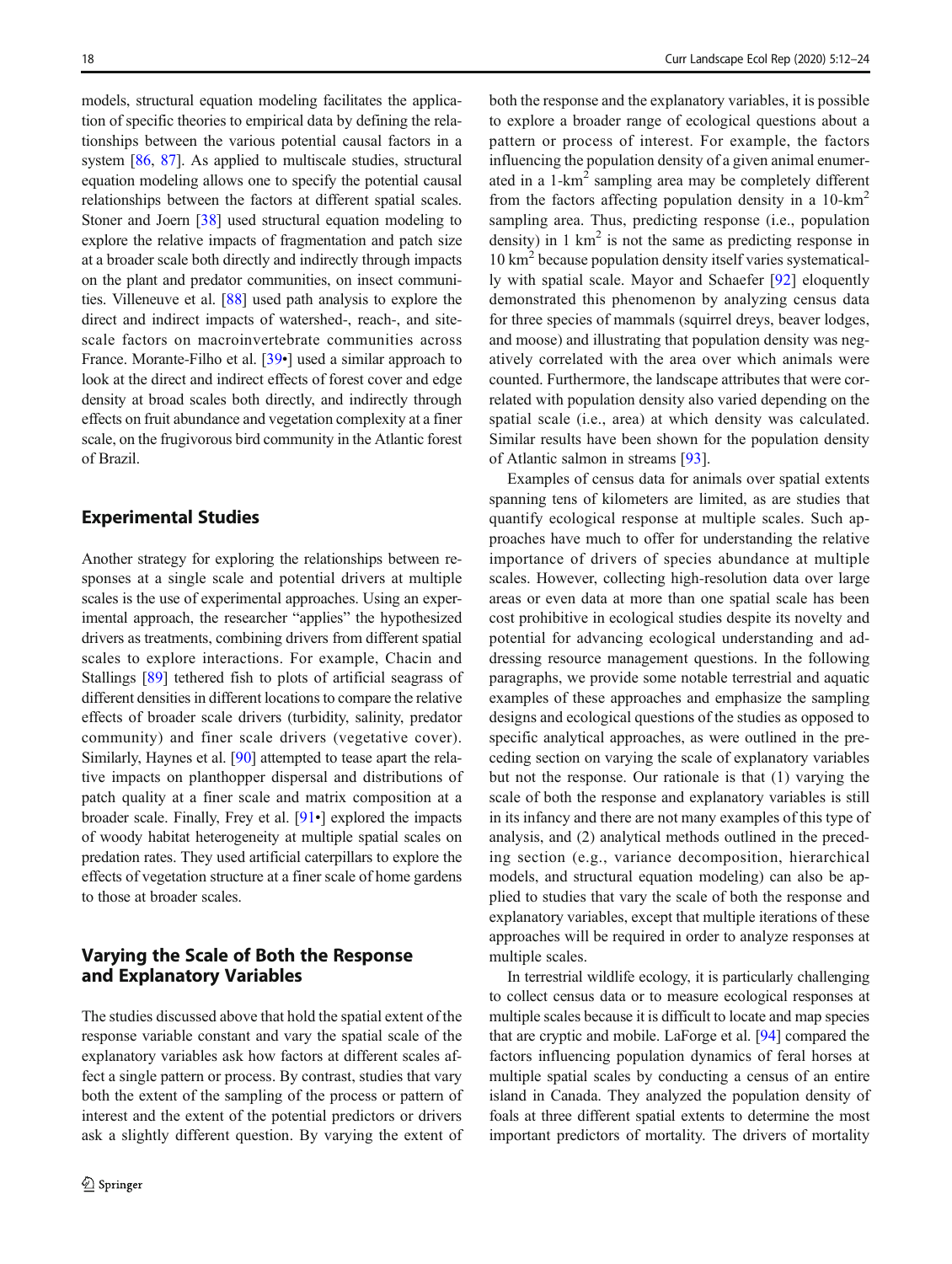differed depending on the spatial scale at which density was calculated.

Census approaches have been applied in freshwater aquatic systems, which are inherently difficult to sample. These spatially continuous visual surveys of river fish abundance are conducted over tens of kilometers [\[63](#page-10-0)], and the data can be scaled to any grain size [i.e., river segment length; sensu [95](#page-11-0)] to facilitate analysis over a nearly continuous range of scales [\[96\]](#page-11-0). Video and imaging technology have improved in the last decade, and these approaches have been applied to assess fish and habitat data over various spatial scales across a temperate reef [\[97\]](#page-11-0). Most commonly, however, sampling of ecological responses in terrestrial and aquatic environments is discontinuous, with measurements made at distinct scales selected by the investigator. For example, Millette and Keyghobadi [\[27\]](#page-9-0) explored the relative effects of habitat amount and configuration on midge genetic structure at multiple spatial scales. They measured both genetic structure and habitat attributes at scales associated with a plant, a cluster of plants, and a peatland, and they measured corresponding habitat variables at each scale. Wellemeyer et al. [\[98](#page-11-0)] similarly aggregated abundance from reach to segment to basin in order to assess fish response at multiple spatial scales without having to conduct a census of entire river basins.

Until recently, the massive quantities of data obtained through radio and satellite telemetry of animals have been beyond the reach of the quantitative toolbox of ecologists. These data are collected at relatively fine intervals in time and provide high-resolution spatial data on species response to multiscale drivers over broad extents [[99\]](#page-11-0). This allows the response of a tagged animal to be examined over a nearly continuous range of scales to determine the domains over which a given driver is ecologically relevant. Optimization techniques can then be used to evaluate the response of species to multiple drivers along a continuum of spatial and temporal scales [\[17\]](#page-9-0). Northrup et al. [\[28\]](#page-10-0) evaluated wildlife responses to land use and resource management at spatial extents that were defined at biologically justified temporal scales. Lipsey et al. [\[100\]](#page-11-0) used a novel spatially hierarchical approach to integrate songbird response conditionally across scales using Breeding Bird Survey data. They found that species occurrence was more strongly affected by local drivers when landscape context was favorable than when it was unfavorable. Rapid advances in analytical tools and computing power are making it more and more feasible to use highresolution spatial and temporal data collected over large areas and over long periods of time to conduct multiscale studies that vary both the response and explanatory variables. This is a new frontier in landscape ecology that warrants additional work in both theoretical and applied research.

## Which Scales Are the Most Important?

This, of course, is a question that has many answers. If ecologists have learned anything, it is that the answer to any question like this is that it depends. The relative importance of different drivers at different scales will depend on the ecological process being investigated, the drivers being considered, the system, and the spatial and temporal aspects of the study, among other things. Nonetheless, we attempted to discern whether there is any consensus across studies that have compared the relative effects on animals of factors at different spatial scales. We constrained our analysis to studies published in English that used variance partitioning to compare the relative effects of factors at different scales, and that reported the pure and shared components of variation associated with each of the scales being addressed. Constraining the studies in this way meant that we did not have to compare results across analytical techniques and that we did not have to rely on the authors' interpretations of the relative importance of different scales. We searched both the Web of Science and Wildlife and Ecology Worldwide databases using the following search: (\*scale\* AND relative AND (importance OR effect\* OR influence\*)) AND (variance partitioning OR variance decomposition).

Our searches highlighted a total of 368 papers, 26 of which compared effects of factors at two or more scales and presented the results in such a way that allowed us to compare the pure and shared components of variation. Because some studies conducted their analyses on multiple groups (e.g., taxonomic groups, individual species, separate biomes), we treated those analyses separately and thus we report on 44 comparisons from the 26 papers. Of these comparisons, roughly half  $(n=21)$  compared the effects of factors at two scales, and the other 23 compared the effects at three scales. For each comparison, we recorded whether the largest proportion of variance explained was from the smallest, largest, or intermediate scale.

We found that half of the 44 comparisons reported shared components of variance that were large enough relative to the pure components to preclude definitive conclusions about which scales had the largest effect on the pattern in question. Large shared components of variance can obscure the effects of individual scales because it is impossible to determine what portion of that shared variance is attributable to relationships with factors at a given scale. We considered a pure component of variance large enough to have the dominant effect when, compared with the sum of any other pure component and its associated shared components, the pure component in question was still larger. Of the 22 comparisons from which we were able to conclude that factors from a given scale had larger effects than those from other scales, 64% found the largest effects at the smallest spatial scale, 27% at the largest scale, and 9% at an intermediate scale.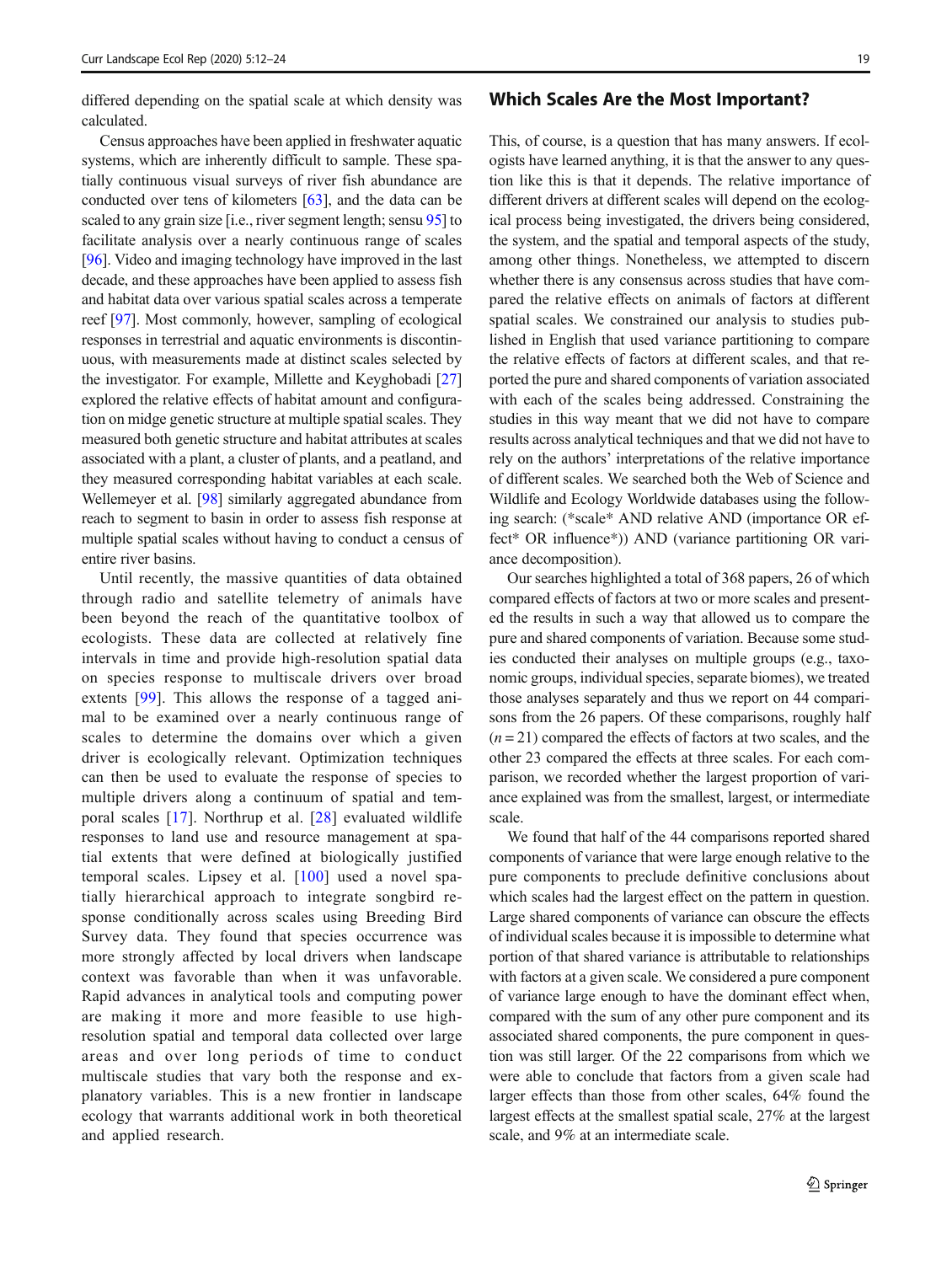Our analysis indicated that factors at finer scales appear to play a larger role in driving the patterns in question. That said, this simple analysis is limited in a number of ways. First, these studies were trying to explain different ecological patterns e.g., species richness, community structure, abundance, and presence and absence. Second, several of these studies compared the effects of drivers at a finer scale, drivers at a broader scale, and spatial drivers, whereas other studies did not include spatial location as a separate category of driver. It is possible that had spatial factors not been analyzed separately, at least some of the variance explained by spatial factors would have been explained by the broader scale factors or by factors at an even broader scale. Finally, these studies explored different spatial scales.

Despite the fact that we cannot conclusively report that factors at one scale play a larger role in structuring ecological patterns than factors at other scales, there are some definitive conclusions that can be drawn from these and all of the other studies we reviewed. Perhaps the most important conclusion that one can draw from the diversity of studies exploring the relative importance of drivers at different scales is that in almost all cases, there are significant relationships with drivers at multiple spatial scales. Although this is by no means surprising, the relative consistency of this finding is impressive. When studies explore drivers at multiple scales, they tend to find relationships at multiple scales. Thus, explanations that come from studies focused on a single scale are almost certainly limited. The results of these multiscale studies provide an impressive volume of evidence for one of the foundational tenets of landscape ecology—that processes operating at a given scale tend to be influenced by processes operating at both finer and broader scales [\[5](#page-9-0), [12](#page-9-0), [16\]](#page-9-0).

Given that there will most likely always be drivers at multiple scales affecting a particular ecological process and that the relative importance of these factors will vary with context, one might wonder whether asking about the relative importance of different scales is a worthy pursuit. In some instances, we suggest that it will be. For example, to inform the conservation or management of a particular species or system, one might legitimately need to know where to put one's efforts—whether that be changing land-use practices throughout a watershed or altering structural complexity within a stream reach [[101\]](#page-11-0). However, if the goal is to identify an overarching principle—e.g., that broader scale processes play the largest role in structuring animal communities—an identification of key scales may not be a beneficial use of an investigator's time.

Instead of asking about the relative importance of factors at different spatial scales, it might be more productive to ask questions about the way systems work and how the various components interact. For example, one might ask what drivers affect community composition and at what scales those factors operate. One might also ask how drivers interact and whether

some determine or constrain others, or whether they are causal or merely correlated.

In shifting the focus away from searching for the dominant scales of influence or the correct scale at which to study a process, ecologists may want to change the way they approach scale in general. The expectation that "problems of scale" (sensu 8) can actually be solved may get in the way of the understanding that "scale" and "scaling" are ways of thinking about and investigating ecological phenomena [\[102\]](#page-11-0). Thus, one must view "scale" as part of the approach and process that unifies concepts and methods of scientific inquiry within and across fields [\[103\]](#page-12-0). In this sense, concepts of scale become integrated with the scientific method and are incorporated in the process of ecological understanding [[104\]](#page-12-0).

#### Best Practices for Moving Forward

To treat scale as part of a comprehensive approach to investigating ecological phenomena and to ask questions that focus more on understanding entire systems, ecologists might consider adopting a set of best practices that inform study designs and subsequent analysis. Here, we highlight a few particularly important practices and tools that we selected from some of the more innovative studies covered by this review. First, it will be important to acknowledge our lack of understanding of the scale at which processes operate. This means not assuming that a specific size of plot will be appropriate for a given study—e.g., a 1-km diameter plot for measuring variables representing landscape context, and a 10-m diameter plot for measuring vegetation structure. It means that exploring variables across a continuous range of scales is important e.g., [\[21](#page-9-0)]. It also means that looking for relationships at finer and broader scales than we might normally consider is essential. At least one study we reviewed concluded that the relationships of interest were found at a broader scale than had previously been explored [\[97\]](#page-11-0), supporting the conclusion that ecologists are exploring too narrow a range of spatial scales [\[105\]](#page-12-0). Increasing availability of high-resolution remotely sensed data that can detect vegetation composition and structure will make it easier to investigate variables at broader scales than have traditionally been explored.

To better understand how factors at different scales interact, studies will need to adopt designs and analytical approaches that allow the researcher to elucidate causal pathways and to isolate drivers and interactions [\[106](#page-12-0)]. Experimental studies provide one route to identifying causal factors and interactions [[91](#page-11-0)•]. Structural equation modeling provides another approach—one that, like an experimental approach, forces the researcher to layout their hypotheses for how the system works and how factors affect one another at different scales [e.g., [39](#page-10-0)•]. To date, these two approaches have been relatively rarely used compared with simpler model-comparison studies.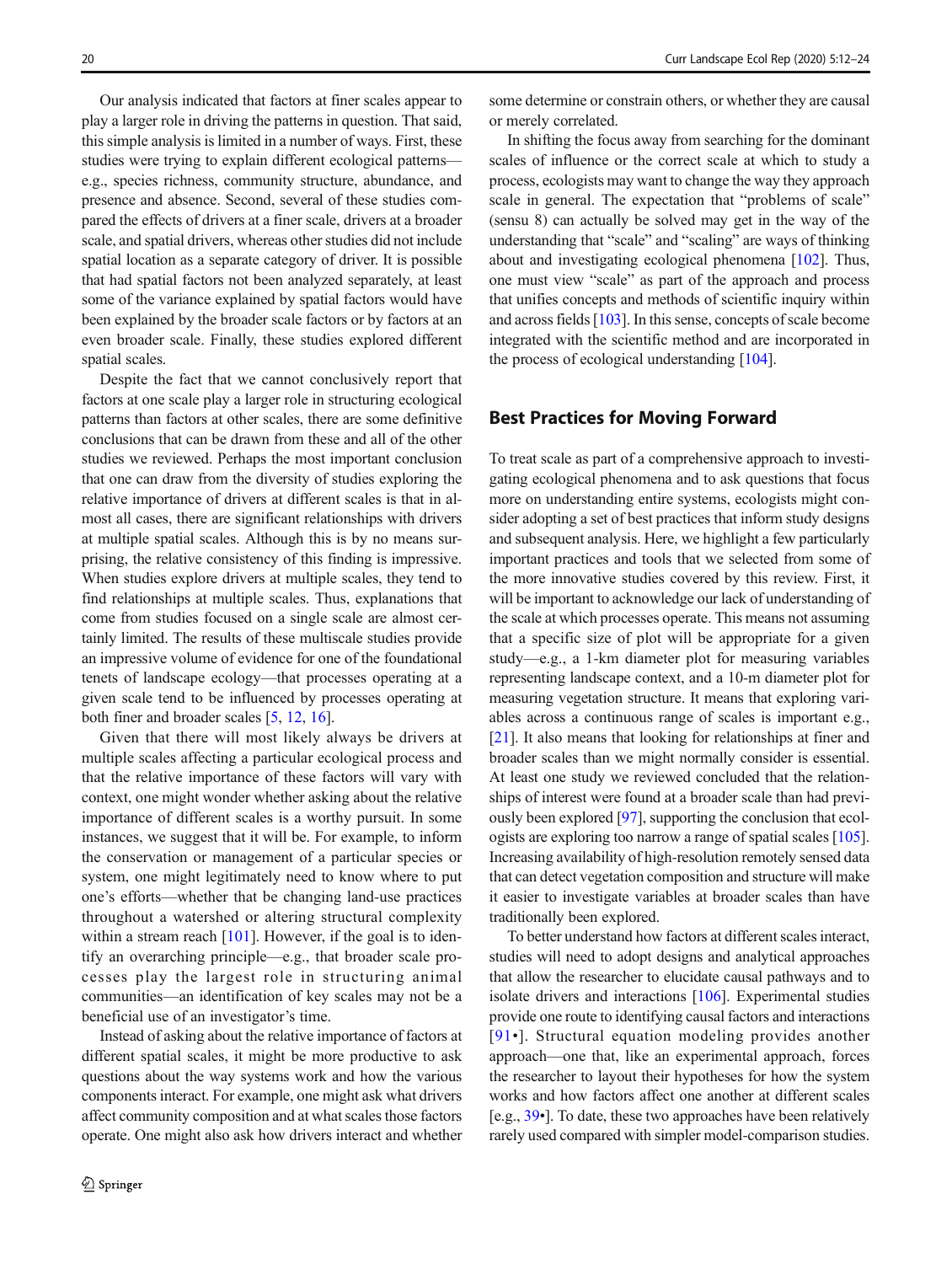<span id="page-9-0"></span>From the late 1980s to the present, ecologists' understanding of the implications of the scales at which they observe ecological systems has evolved significantly. The field has moved from the positing of concepts and theories about scale in the 1980s and 1990s to the development of tools and techniques that have facilitated the measurement patterns at multiple spatial scales in the 1990s and early 2000s. The most recent decade has seen the application of these tools to many questions of scale—including the search for the scales at which the most influential drivers of a given ecological process operate. Although this search has yet to reveal any consistent predictions about where higher level or lower level processes should predominate, it has provided a wealth of empirical evidence to support several key suppositions. Ecological systems are indeed influenced by processes operating at different spatial scales which interact in complex ways. We conclude that perhaps the most fruitful line of inquiry moving forward will be to focus on these interactions and to build a better understanding of the entire system in which the processes and patterns of interest are situated.

Acknowledgments We are grateful for discussions with D. C. Schneider for broadening our perspectives and increasing the depth of our understanding of scale in ecology. Constructive reviews from N. Schumaker and an anonymous reviewer on an earlier version of this manuscript helped improve the clarity and precision of the ideas presented in this paper.

#### Compliance with Ethical Standards

Conflict of Interest On behalf of all authors, the corresponding author states that there is no conflict of interest.

Human and Animal Rights and Informed Consent This article does not contain any studies with human or animal subjects performed by any of the authors.

Disclaimer Any use of trade, product, or firm names is for descriptive purposes only and does not imply endorsement by the U.S. government.

# References

Papers of particular interest, published recently, have been highlighted as:

- Of importance
- •• Of major importance
	- 1. Schneider DC. The rise of the concept of scale in ecology. Bioscience. 2001;51:545–53.
	- 2. West GB. Scale: the universal laws of life, growth, and death in organisms, cities, and companies. New York: Penguin Books; 2018.
	- 3. Blei DM, Smyth P. Science and data science. Proc Natl Acad Sci. 2017;114:8689–92.
	- 4. Allen FH, Hoekstra TW. Toward a unified ecology. New York: Columbia University Press; 1992.
- 5. Allen TFH, Starr TB. Hierarchy: perspectives for ecological complexity. Chicago: University of Chicago Press; 1982.
- 6. Urban DL. On scale and pattern. Bull Ecol Soc Am. 2014;95: 124–5.
- 7. Wiens JA. Spatial scaling in ecology. Funct Ecol. 1989;3:385–97.
- 8. Levin SA. The problem of pattern and scale in ecology: the Robert H. MacArthur Award Lecture. Ecology. 1992;73:1943–67.
- 9. Giller PS, Hildrew AG, Raffaelli DG. Aquatic ecology: scale, pattern and process. Oxford: Blackwell Science Ltd.; 1994.
- 10. Schneider DC. Quantitative ecology: spatial and temporal scaling. San Diego: Academic Press; 1994.
- 11. Peterson DL, Parker VT. Ecological scale: theory and applications. New York: Columbia University Press; 1998.
- 12. O'Neill RV, DeAngelis DL, Waide JB, Allen TFH. A hierarchical concept of ecosystems, monographs in population biology 23. Princeton University Press: Princeton; 1986.
- 13. Kotliar NB, Wiens JA. Multiple scales of patchiness and patch structure: a hierarchical framework for the study of heterogeneity. Oikos. 1990;59:253–60.
- 14. King AW. Considerations of scale and hierarchy. In: Woodley S, Kay J, editors. Ecological Integrity and the Management of Ecosystems. CRC Press; 1993.
- 15. Salthe SN. Evolving hierarchical systems: their structure and representation. New York: Columbia University Press; 1985.
- 16. O'Neill RV, Johnson AR, King AW. A hierarchical framework for the analysis of scale. Landsc Ecol. 1989;3:193–205.
- 17. McGarigal K, Wan HY, Zeller KA, Timm BC, Cushman SA. Multi-scale habitat selection modeling: a review and outlook. Landsc Ecol. 2016;31:1161–75.
- 18. Holland JD, Yang S. Multi-scale studies and the ecological neighborhood. Curr Landscape Ecol Rep. 2016;1:135–45.
- 19. Mayor SJ, Schneider DC, Schaefer JA, Mahoney SP. Habitat selection at multiple scales. Écoscience. 2009;16:238–47.
- 20. Wheatley M, Johnson C. Factors limiting our understanding of ecological scale. Ecol Complex. 2009;6:150–9.
- 21.• Martin AE, Fahrig L. Measuring and selecting scales of effect for landscape predictors in species–habitat models. Ecological applications. 2012;22:2277–92 The authors used a large range of spatial extents in their exploration of the relative explanatory power of distance-based and composition-based variables and single-scale versus multiscale models.
- 22. Samu F, Szaboky C, Horavth A, Neidert D, Toth M. Traits in Lepidoptera assemblages are differently influenced by local and landscape scale factors in farmland habitat islands. Community Ecol. 2016;17:28–39.
- 23.• Chiavacci SJ, Benson TJ, Ward MP. Linking landscape composition to predator-specific nest predation requires examining multiple landscape scales. Journal of applied ecology. 2018;55:2082– 92 This study found that the scales that best explained the relationship between landscape composition and predation rates were predator species specific.
- 24. Mitchell R, Urpeth H, Britton A, Black H, Taylor A. Relative importance of local- and large-scale drivers of alpine soil microarthropod communities. Oecologia. 2016;182:913–24.
- 25. Seidl R, Müller J, Hothorn T, Bässler C, Heurich M, Kautz M. Small beetle, large-scale drivers: how regional and landscape factors affect outbreaks of the European spruce bark beetle. J Appl Ecol. 2016;53:530–40.
- 26. Ranius T, Johansson V, Schroeder M, Caruso A. Relative importance of habitat characteristics at multiple spatial scales for wood-dependent beetles in boreal forest. Landsc Ecol. 2015;30:1931–42.
- 27. Millette KL, Keyghobadi N. The relative influence of habitat amount and configuration on genetic structure across multiple spatial scales. Ecology and Evolution. 2015;5:73–86.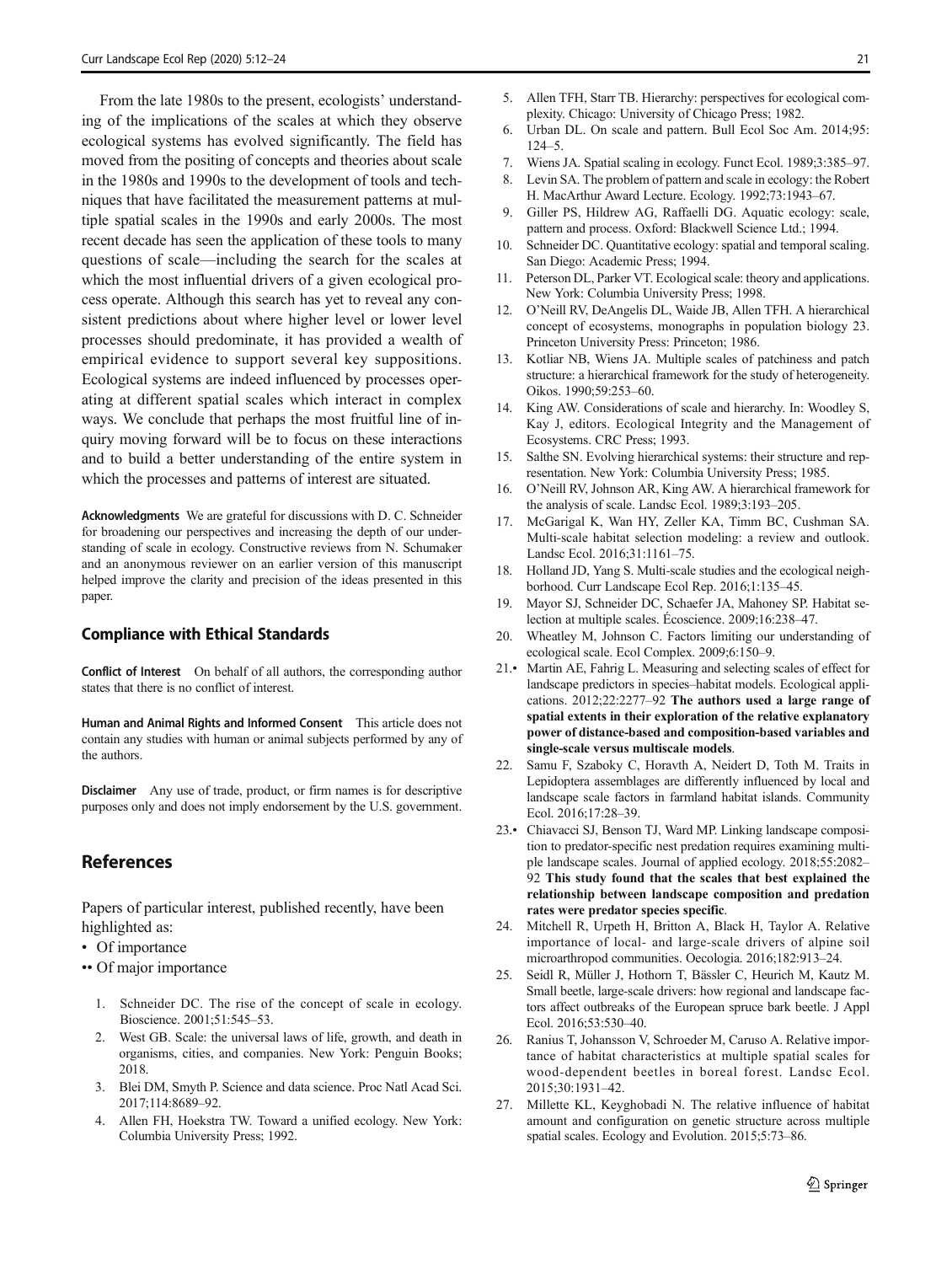- <span id="page-10-0"></span>28. Northrup JM, Anderson CR, Hooten MB, Wittemyer G. Movement reveals scale dependence in habitat selection of a large ungulate. Ecol Appl. 2016;26:2746–57.
- 29. Laforge MP, Vander Wal E, Brook RK, Bayne EM, McLoughlin PD. Process-focussed, multi-grain resource selection functions. Ecol Model. 2015;305:10–21.
- 30. Belmaker J, Zarnetske P, Tuanmu M, Zonneveld S, Record S, Strecker A, et al. Empirical evidence for the scale dependence of biotic interactions. Glob Ecol Biogeogr. 2015;24:750–61.
- 31. Frissell CA, Liss WJ, Warren CE, Hurley MD. A hierarchical framework for stream habitat classification: viewing streams in a watershed context. Environ Manag. 1986;10:199–214.
- 32. Allan JD. Landscapes and riverscapes: the influence of land use on stream ecosystems. Annu Rev Ecol Evol Syst. 2004;35:257–84.
- 33. Peterson JT, Dunham JB. Scale and fishery management. In: Hubert W, Quist M, editors. Inland fisheries management. Bethesda: American Fisheries Society; 2010. p. 81–105.
- 34. Audino LD, Murphy SJ, Zambaldi L, Louzada J, Comita LS. Drivers of community assembly in tropical forest restoration sites: role of local environment, landscape, and space. Ecol Appl. 2017;27:1731–45.
- 35. Murray TE, Fitzpatrick Ú, Byrne A, Fealy R, Brown MJF, Paxton RJ, et al. Local-scale factors structure wild bee communities in protected areas. J Appl Ecol. 2012;49:998–1008.
- 36. Barnagaud J-Y, Barbaro L, Hampe A, Jiguet F, Archaux F. Species' thermal preferences affect forest bird communities along landscape and local scale habitat gradients. Ecography. 2013;36: 1218–26.
- 37. Wendt CA, Johnson MD. Multi-scale analysis of barn owl nest box selection on Napa Valley vineyards. Agric Ecosyst Environ. 2017;247:75–83.
- 38. Stoner KJL, Joern A. Landscape vs. local habitat scale influences to insect communities from Tallgrass prairie remnants. Ecol Appl. 2004;14:1306–20.
- 39.• Morante-Filho JC, Arroyo-Rodríguez V, de Souza Pessoa M, Cazetta E, Faria D. Direct and cascading effects of landscape structure on tropical forest and non-forest frugivorous birds. Ecological applications. 2018;28:2024–32 This study uses structural equation modeling to explore the relative importance of landscape context and local vegetation structure for both forest and non-forest birds.
- 40. Vierling KT, Vierling LA, Gould WA, Martinuzzi S, Clawges RM. Lidar: shedding new light on habitat characterization and modeling. Front Ecol Environ. 2008;6:90–8.
- 41. Müller J, Vierling K. Assessing biodiversity by airborne laser scanning. In: Maltamo M, Næsset E, Vauhkonen J, editors. Forestry applications of airborne laser scanning: concepts and case studies [internet]. Dordrecht: springer Netherlands; 2014 [cited 2019 may 12]. p. 357–74. Available from: [https://doi.org/10.](https://doi.org/10.1007/978-94-017-8663-8_18) [1007/978-94-017-8663-8\\_18](https://doi.org/10.1007/978-94-017-8663-8_18).
- 42. Wang H, Glennie C. Fusion of waveform lidar data and hyperspectral imagery for land cover classification. ISPRS J Photogramm Remote Sens. 2015;108:1–11.
- 43. Sankey T, Donager J, McVay J, Sankey JB. UAV lidar and hyperspectral fusion for forest monitoring in the southwestern USA. Remote Sens Environ. 2017;195:30–43.
- 44. Luo S, Wang C, Xi X, Pan F, Peng D, Zou J, et al. Fusion of airborne lidar data and hyperspectral imagery for aboveground and belowground forest biomass estimation. Ecol Indic. 2017;73:378–87.
- 45. Olsoy PJ, Forbey JS, Rachlow JL, Nobler JD, Glenn NF, Shipley LA. Fearscapes: mapping functional properties of cover for prey with terrestrial lidar. BioScience. 2015;65:74–80.
- 46. Ashcroft MB, Gollan JR, Ramp D. Creating vegetation density profiles for a diverse range of ecological habitats using terrestrial

laser scanning. Kriticos D, editor. Methods Ecol Evol 2014;5: 263–72.

- 47. Eitel JUH, Höfle B, Vierling LA, Abellán A, Asner GP, Deems JS, et al. Beyond 3-D: the new spectrum of lidar applications for earth and ecological sciences. Remote Sens Environ. 2016;186:372–92.
- 48. Anderson K, Gaston KJ. Lightweight unmanned aerial vehicles will revolutionize spatial ecology. Front Ecol Environ. 2013;11: 138–46.
- 49. Hodgson JC, Baylis SM, Mott R, Herrod A, Clarke RH. Precision wildlife monitoring using unmanned aerial vehicles. Sci Rep. 2016;6:22574.
- 50. Cunliffe AM, Brazier RE, Anderson K. Ultra-fine grain landscape-scale quantification of dryland vegetation structure with drone-acquired structure-from-motion photogrammetry. Remote Sens Environ. 2016;183:129–43.
- 51. Duffy JP, Shutler JD, Witt MJ, DeBell L, Anderson K. Tracking fine-scale structural changes in coastal dune morphology using kite aerial photography and uncertainty-assessed structure-frommotion photogrammetry. Remote Sens. 2018;10:1494.
- 52. Ettema CH, Wardle DA. Spatial soil ecology. Trends in Ecology and Evolution. 2002;17:177–183.
- 53. Fausch KD. Preface: a renaissance in stream fish ecology. In: Gido KB, Jackson DA, editors. Community ecology of stream fishes: concepts, approaches, and techniques. Bethesda, MD: American Fisheries Society; 2010. p. 199–206.
- 54. Thurow RF, Dolloff CA, Marsden JE. Visual observation of fishes and aquatic habitat. In: Zale AV, Parrish DL, Sutton TM, editors. Fisheries techniques. Bethesda: American Fisheries Society; 2012. p. 781–817.
- 55. Carbonneau PE, Fonstad MA, Marcus WA, Dugdale SJ. Making riverscape real. Geomorphology. 2012;137:74–86.
- 56. Fullerton AH, Torgersen CE, Lawler JJ, Faux RN, Steel EA, Beechie TJ, et al. Rethinking the longitudinal stream temperature paradigm: region-wide comparison of thermal infrared imagery reveals unexpected complexity of river temperatures. Hydrol Process. 2015;29:4719–37.
- 57. Dugdale SJ. A practitioner's guide to thermal infrared remote sensing of rivers and streams: recent advances, precautions and considerations. WIREs Water. 2016;3:251–68.
- 58. Marotz BL, Lorang MS. Pallid sturgeon larvae: the drift dispersion hypothesis. Journal of Applied Ichthyology. 2017;34[:https://doi.](https://doi.org/10.1111/jai.13569) [org/10.1111/jai.13569](https://doi.org/10.1111/jai.13569).
- 59. Hugue F, Lapointe M, Eaton BC, Lepoutre A. Satellite-based remote sensing of running water habitats at large riverscape scales: tools to analyze habitat heterogeneity for river ecosystem management. Geomorphology. 2016;253:353–69.
- 60. Woodget AS, Carbonneau PE, Visser F, Maddock IP. Quantifying submerged fluvial topography using hyperspatial resolution UAS imagery and structure from motion photogrammetry. Earth Surf Process Landf. 2015;40:47–64.
- 61. Dugdale SJ, Kelleher CA, Malcolm IA, Caldwell S, Hannah DM. Assessing the potential of drone-based thermal infrared imagery for quantifying river temperature heterogeneity. Hydrol Process. 2019;33:1152–63.
- 62. Fausch KD, Torgersen CE, Baxter CV, Li HW. Landscapes to riverscapes: bridging the gap between research and conservation of stream fishes. Bioscience. 2002;52:483–98.
- 63. Brenkman SJ, Duda JJ, Torgersen CE, Welty E, Pess GR, Peters R, et al. A riverscape perspective of Pacific salmonids and aquatic habitats prior to large-scale dam removal in the Elwha River, Washington. USA Fisheries Management and Ecology. 2012;19: 36–53.
- 64. McGuire KJ, Torgersen CE, Likens GE, Buso DC, Lowe WH, Bailey SW. Network analysis reveals multiscale controls on streamwater chemistry. Proc Natl Acad Sci. 2014;111:7030–5.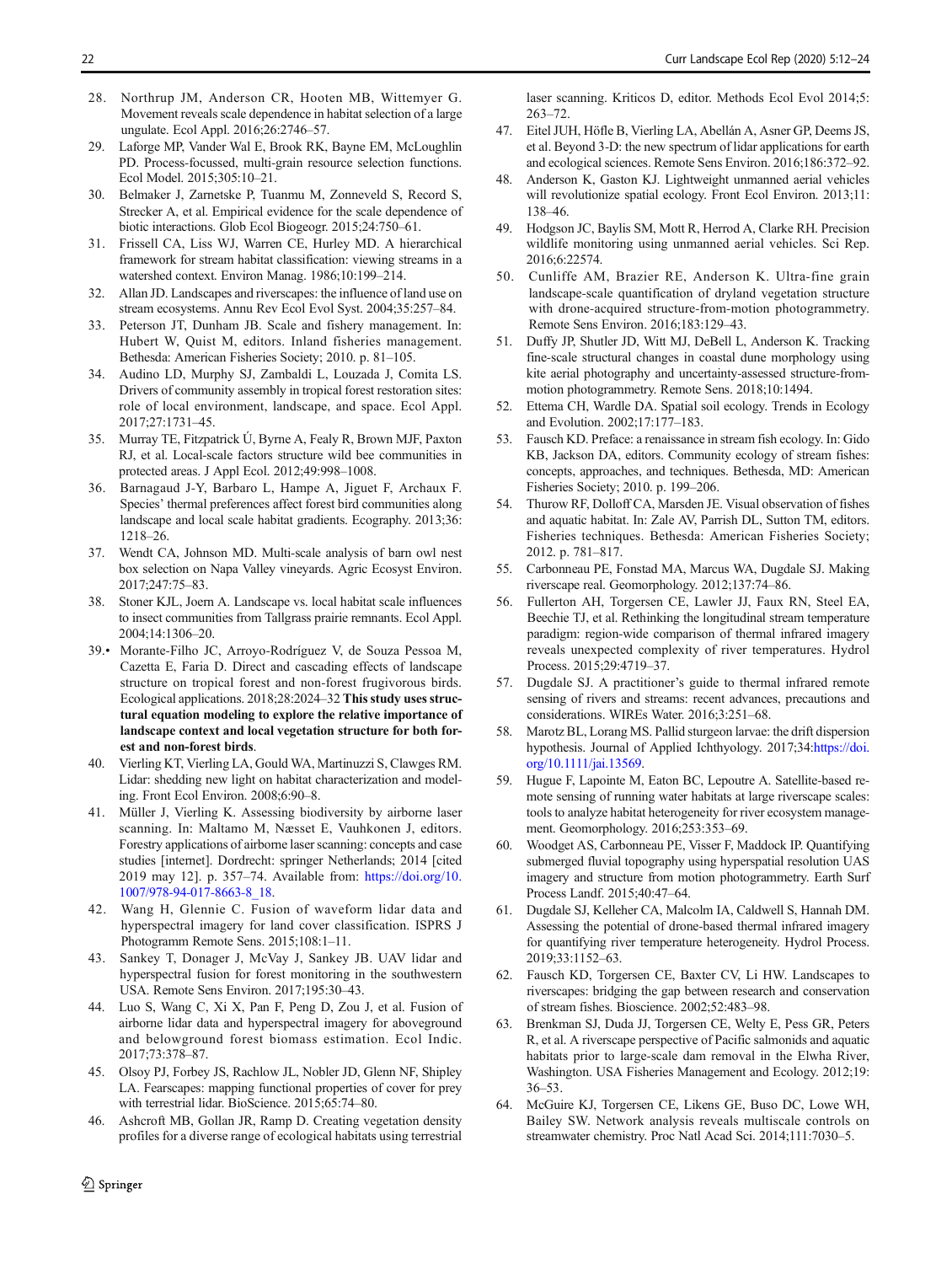- <span id="page-11-0"></span>65. Isaak D, Wenger SJ, Peterson EE, Hoef JMV, Nagel DE, Luce CH, et al. The NorWeST summer stream temperature model and scenarios for the western U.S.: a crowd-sourced database and new geospatial tools foster a user community and predict broad climate warming of rivers and streams. Water Resources Research. 2017;53:9181–205.
- 66. Briggs MA, Harvey JW, Hurley ST, Rosenberry DO, McCobb T, Werkema D, et al. Hydrogeological controls on brook trout spawning habitats in a coastal stream. Hydrol Earth Syst Sci. 2018;22:6383–98.
- 67. Duan M, Liu Y, Yu Z, Li L, Wang C, Axmacher JC. Environmental factors acting at multiple scales determine assemblages of insects and plants in agricultural mountain landscapes of northern China. Agric Ecosyst Environ. 2016;224:86–94.
- 68. Johnson DH. The comparison of usage and availability measurements for evaluating resource preference. Ecology. 1980;61:65– 71.
- 69. Hutto RL. Habitat selection by nonbreeding, migratory, land birds. In: Cody ML, editor. Habitat selection in birds. San Diego: Academic Press; 1985. p. 455–76.
- 70. Hildén O. Habitat selection in birds: a review. Ann Zool Fenn. 1965;2:53–75.
- 71. Klaassen B, Broekhuis F. Living on the edge: multiscale habitat selection by cheetahs in a human-wildlife landscape. Ecology and Evolution. 2018;8:7611–23.
- 72. Battin J, Lawler JJ. Cross-scale correlations and the design and analysis of avian habitat selection studies. Condor. 2006;108: 59–70.
- 73. Whittaker J. Model interpretation from the additive elements of the likelihood function. Appl Stat. 1984;33:52–64.
- 74. Borcard D, Legendre P, Drapeau P. Partialling out the spatial component of ecological variation. Ecology. 1992;73:1045–55.
- 75. Cushman SA, McGarigal K. Hierarchical, multi-scale decomposition of species-environment relationships. Landsc Ecol. 2002;17: 637–46.
- 76. Lawler JJ, Edwards TC. A variance-decomposition approach to investigating multiscale habitat associations. Condor. 2006;108: 47–58.
- 77. Martins da Silva P, Berg M, Silva A, Dias S, Leitão P, Chamberlain D, et al. Soil fauna through the landscape window: factors shaping surface-and soil-dwelling communities across spatial scales in cork-oak mosaics. Landscape Ecology. 2015;30: 1511–26.
- 78. Mitsuo Y. Determining the relative importance of catchment- and site-scale factors in structuring fish assemblages in small coastal streams. Knowl Manag Aquat Ecosyst. 2017;57.
- 79. Krajenbrink HJ, Acreman M, Dunbar MJ, Hannah DM, Laizé CLR, Wood PJ. Macroinvertebrate community responses to river impoundment at multiple spatial scales. Sci Total Environ. 2019;650:2648–56.
- 80. Arnaud C, Selma M, Mouillot D, Troussellier M, Bernard C. Patterns and multi-scale drivers of phytoplankton species richness in temperate peri-urban lakes. Sci Total Environ. 2016;559:74–83.
- 81. Chust G, Pretus J l., Ducrot D, Bedòs a, Deharveng L. Response of soil fauna to landscape heterogeneity: determining optimal scales for biodiversity modeling. Conserv Biol 2003;17:1712–1723.
- 82. Graham MH. Confronting multicollinearity in ecological multiple regression. Ecology. 2003;84:2809–15.
- Mcmahon SM, Diez JM. Scales of association: hierarchical linear models and the measurement of ecological systems. Ecol Lett. 2007;10:437–52.
- 84. Cuffney TF, Kashuba R, Qian SS, Alameddine I, Cha YK, Lee B, et al. Multilevel regression models describing regional patterns of invertebrate and algal responses to urbanization across the USA. J N Am Benthol Soc. 2011;30:797–819.
- 85. Fenoglio MS, Werenkraut V, Morales JM, Salvo A. A hierarchical multi-scale analysis of the spatial relationship between parasitism and host density in urban habitats. Austral Ecology. 2017;42:732–41.
- 86. Grace JB, Anderson TM, Olff H, Scheiner SM. On the specification of structural equation models for ecological systems. Ecol Monogr. 2010;80:67–87.
- 87. Shipley B. Cause and correlation in biology. A user's guide to path analysis, structural equations and causal inference. Cambridge: Cambridge University Press; 2000.
- 88. Villeneuve B, Piffady J, Valette L, Souchon Y, Usseglio-Polatera P. Direct and indirect effects of multiple stressors on stream invertebrates across watershed, reach and site scales: a structural equation modelling better informing on hydromorphological impacts. Sci Total Environ. 2018;612:660–71.
- 89. Chacin DH, Stallings CD. Disentangling fine- and broad- scale effects of habitat on predator–prey interactions. J Exp Mar Biol Ecol. 2016;483:10–9.
- 90. Haynes K, Dillemuth F, Anderson B, Hakes A, Jackson H, Elizabeth Jackson S, et al. Landscape context outweighs local habitat quality in its effects on herbivore dispersal and distribution. Oecologia. 2007;151:431–41.
- 91.• Frey D, Vega K, Zellweger F, Ghazoul J, Hansen D, Moretti M. Predation risk shaped by habitat and landscape complexity in urban environments. Journal of applied ecology. 2018;55:2343–53. This study combined an experimental approach with detailed lidar-based measurement of woody vegetation heterogeneity to explore drivers of predation at multiple scales by two types of predators. They found that cross-scale interactions were the main drivers of predation.
- 92. Mayor SJ, Schaefer JA. The many faces of population density. Oecologia. 2005;145:275–80.
- 93. Grant JWA, Steingrimsson SO, Keeley ER, Cunjak RA. Implications of territory size for the measurement and prediction of salmonid abundance in streams. Can J Fish Aquat Sci. 1998;55(Suppl. 1):181–90.
- 94. Laforge MP, Uzal A, Medill SA, McLoughlin PD. Scaledependent effects of density and habitat on foal survival. J Wildl Manag. 2016;80:347–54.
- 95. Welty EZ, Torgersen CE, Brenkman SJ, Duda JJ, Armstrong JB. Multiscale analysis of river networks using the R package linbin. N Am J Fish Manag. 2015;35:802–9.
- 96. Torgersen CE, Baxter CV, Li HW, McIntosh BA. Landscape influences on longitudinal patterns of river fishes: spatially continuous analysis of fish-habitat relationships. In: Hughes RM, Wang L, Seelbach PW, editors. Landscape influences on stream habitats and biological assemblages. Bethesda, Maryland: American Fisheries Society; 2006. p. 473–492.
- 97. Hale R, Colton MA, Peng P, Swearer SE. Do spatial scale and life history affect fish–habitat relationships? J Anim Ecol. 2018;88: 439–49.
- 98. Wellemeyer JC, Perkin JS, Jameson ML, Costigan KH, Waters R. Hierarchy theory reveals multiscale predictors of Arkansas darter (Etheostoma cragini) abundance in a Great Plains riverscape. Freshw Biol. 2019:659–70.
- 99. Lopez-Lopez P. Individual-based tracking systems in ornithology: welcome to the era of big data. Ardeola. 2016;63:103–6.
- 100. Lipsey MK, Naugle DE, Nowak J, Lukacs PM, Albright T. Extending utility of hierarchical models to multi-scale habitat selection. Divers Distrib. 2017;23:783.
- 101. Bernhardt ES, Palmer MA. River restoration: the fuzzy logic of repairing reaches to reverse catchment scale degradation. Ecol Appl. 2011;21:1926–31.
- 102. Scholes R. Taking the mumbo out of the jumbo: Progress towards a robust basis for ecological scaling. Ecosystems. 2017;20:4–13.